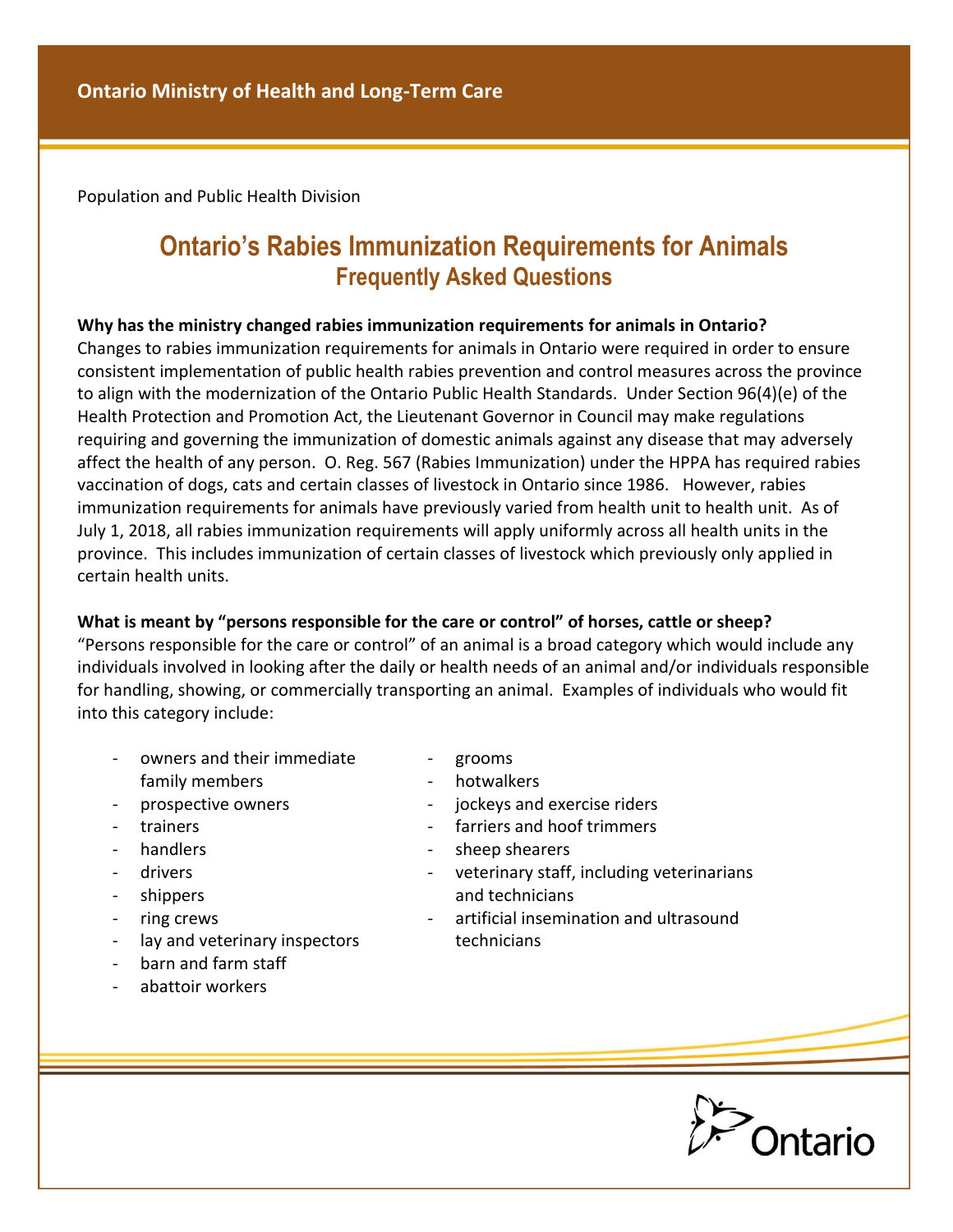# **Do animals participating in 4-H and other livestock events (e.g., Royal Winter Fair) have to be vaccinated against rabies?**

Animals participating in 4-H events, including clubs, clinics and shows would not be subject to the requirement for rabies vaccinations unless these animals are intended to come into direct contact (*e.g.* petting, feeding) with the general public. When animals are kept or held in areas which may be accessible to the general public, reasonable measures (*e.g.* signage, physical barriers, *etc.*) should be used to prevent persons not authorized to handle or interact with animals at fairs, clinics and shows from accessing animals in holding or stabling areas.

## **What kind of settings do fall under the scope of the rabies immunization requirements for livestock in Ontario?**

Horses, cattle and sheep in settings where the general public is encouraged and/or expected to have direct contact with these animals must be vaccinated against rabies. Examples of settings that fit into this category include petting zoos; corporate birthday party, and other "animal experience" events; and interactive animal exhibits where members of the public are intended to handle or pet the animals. Therapy animals, service animals and riding school horses would also fall under the scope of the immunization requirements.

## **How often will vaccinations be required?**

Section 4(b) of O. Reg. 567 specifies that rabies immunizations must be administered in accordance with the instructions of the manufacturer who produced the vaccine. Reimmunization of animals would therefore be required as per the product monograph of the vaccine administered.

## **What about horses at racetracks or boarding stables?**

Horses at racetracks, training centres and other private facilities like broodmare farms would not fall under the scope of the rabies immunization requirement, as these facilities are not accessible to the general public.

Boarding stables would not fall under the scope of the rabies immunization requirement; however, if boarded horses are easily accessible to riding students or visitors to the riding school, or students need to get riding horses from pastures where both boarded horses and riding school horses are kept, then they would need to be vaccinated.

## **Why does the rabies immunization requirement apply to horses at riding schools?**

Horses at riding schools regularly come into contact with members of the public that come in for riding lessons, including friends and family members of students of the school. Numerous horse bites occurring in riding school settings are reported to health units every year.

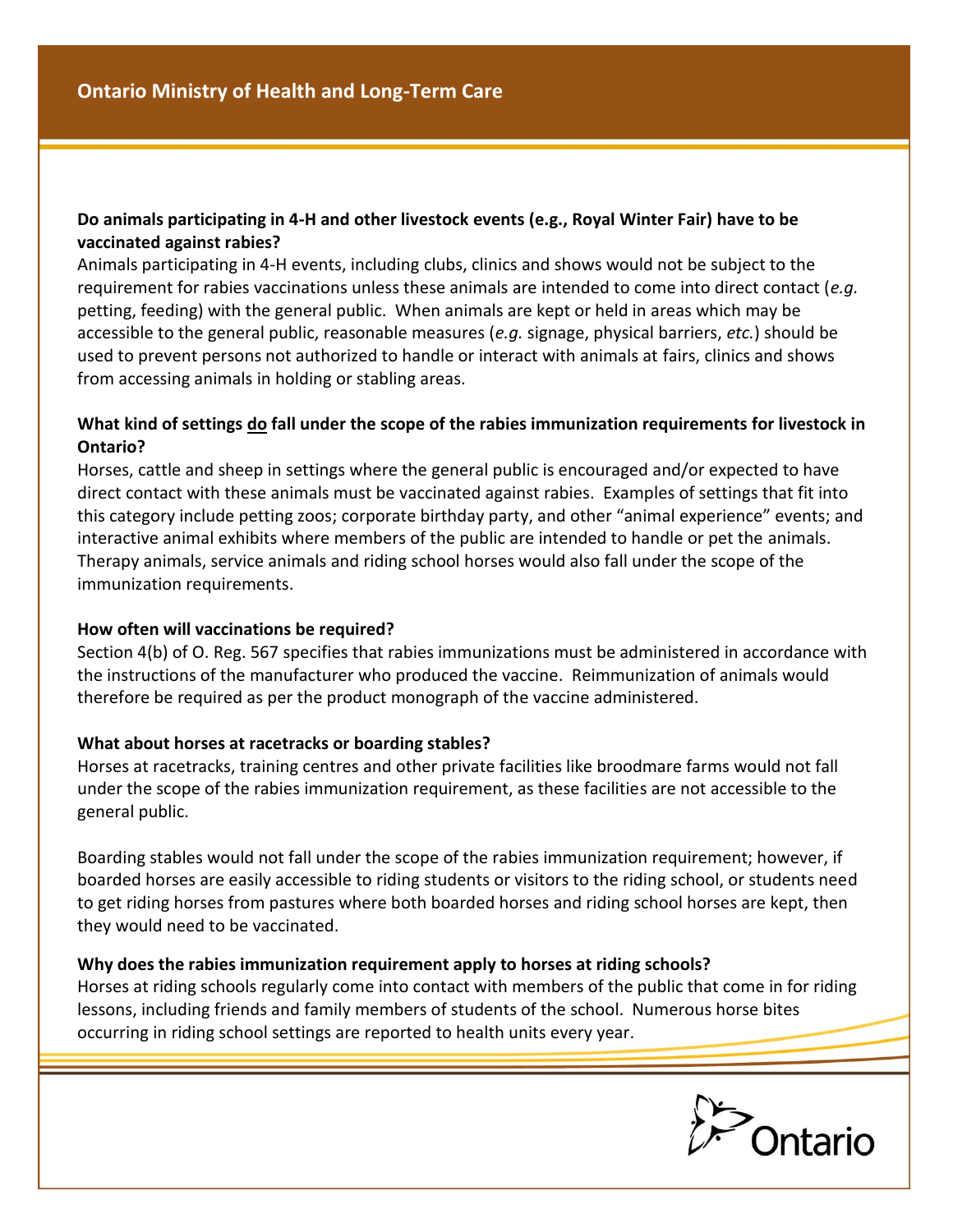#### **Who is responsible for ensuring that animals which need to be immunized against rabies are immunized?**

Individuals having the care and custody of an animal are responsible for ensuring that animals in their care and custody are in compliance with applicable rabies immunization requirements. According to veterinary fee guides for Ontario, the cost of rabies immunizations for livestock species should not exceed approximately \$25.00 per animal.

#### **Do we have enough vaccine?**

The vast majority of Ontario livestock will not fall into the category of animal requiring rabies vaccination. There are no indications of shortages in the availability of animal rabies vaccines in Ontario. If a situation arose where rabies vaccines were not available due to supply shortages, then, as is the ministry's standard practice in addressing any vaccine supply shortage, interim guidance would be provided until the supply was restored.

#### **Do livestock on community pastures or other pastures have to be vaccinated against rabies?**

Only livestock that are accessible to persons other than those responsible for their care and control have to be vaccinated against rabies. Animals on community pastures, or kept on pasture outdoors will not have to be vaccinated against rabies unless they are intended to come into direct contact with the general public. Individuals trespassing on pastures would not be considered members of the general public for this purpose.

#### **How are the rabies immunization requirements for animals enforced in Ontario?**

Animal rabies immunization requirements in Ontario are primarily enforced by health units conducting investigations after an animal bite to a human has been reported to public health. However some municipalities and health units may choose to take a more proactive approach in settings such as petting zoos or interactive animal exhibits. Only designated individuals under the Provincial Offences Act, such as public health inspectors or municipal by-law officers, can enforce provincial regulations. Consistent interpretation of immunization requirements across health units will be addressed through communications, training and education sessions for health units prior to the amended regulation coming into force on July  $1<sup>st</sup>$ , 2018.